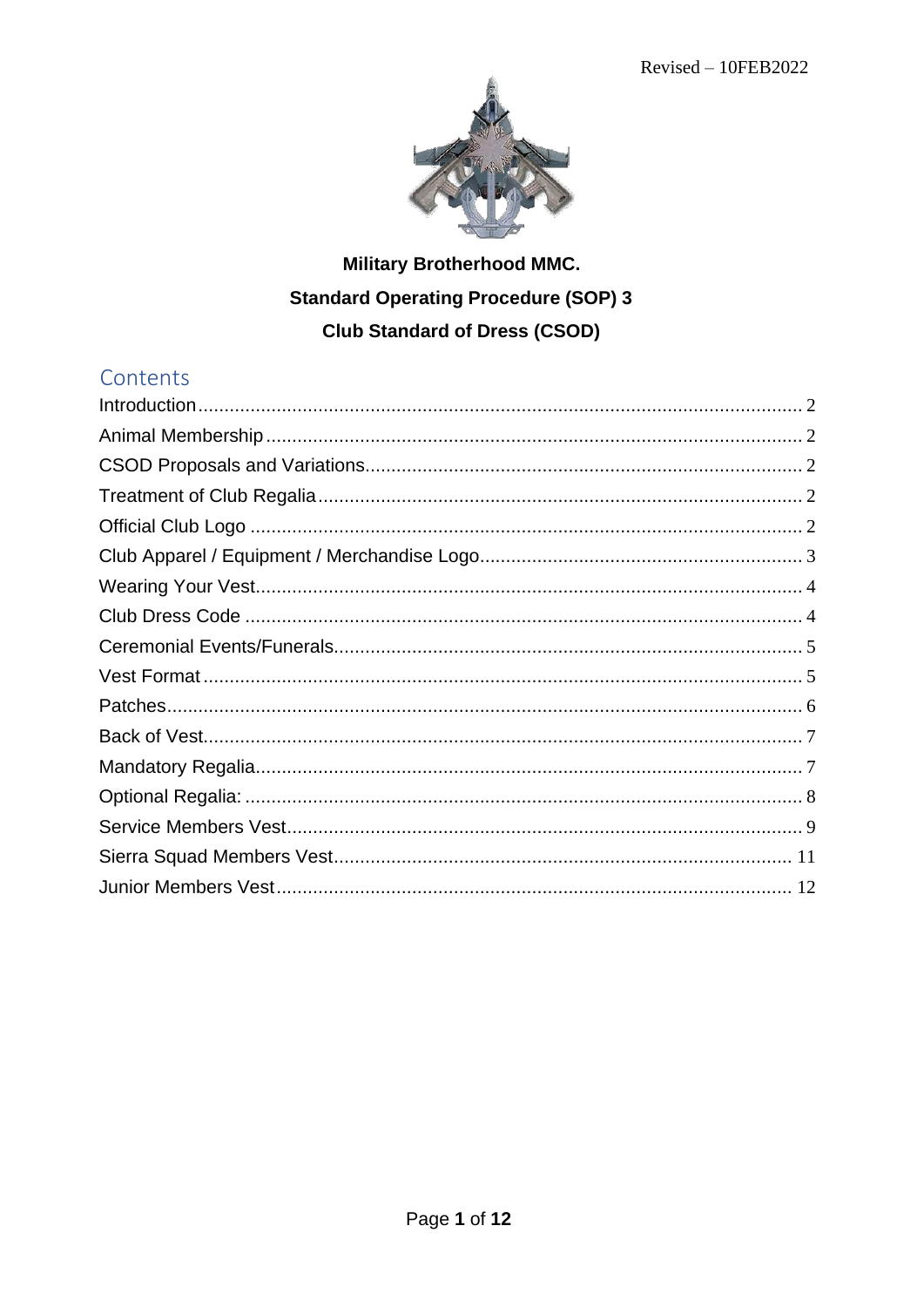## <span id="page-1-0"></span>**Introduction**

1) SOP 3 is the Club Standard of Dress (CSOD) and applies to all Military Brotherhood MMC Service, Retired, Life, Sierra, Junior and Probationary memberships.

- 2) CSOD is the authority for all items of dress and merchandise apparel.
- 3) This SOP is to be read in conjunction with SOPs 10 and 12.
- 4) Tasmanian Sub-Branchers are to replace RED for KAHAKI throughout this SOP.

## <span id="page-1-1"></span>**Animal Membership**

5) Animal membership is prohibited, including assistance dogs. Club merchandise and items of regalia are not to be attached to any animal accessories or the animal.

## <span id="page-1-2"></span>**CSOD Proposals and Variations**

6) A proposal to vary or introduce any club identifiable merchandise, regalia, apparel or the CSOD is to be staffed via your chain of command to be presented at a meeting of the National Committee.

#### <span id="page-1-3"></span>**Treatment of Club Regalia**

7) It is a privilege to wear Club regalia. Any disrespect, including disfiguring your regalia, or 'removing your regalia and throwing it down' will be viewed as your decision to leave the Club. Any occurrence of disrespect to your regalia, regardless of your personal opinion and/or mind-set will instigate a grievance process to be assessed by the National Committee.

#### <span id="page-1-4"></span>**Official Club Logo**

- 8) The Club official club logo is modelled on the ADF Tri Service badge.
	- a) A naval anchor.
	- b) Two crossed small arms, being STYER F88.
	- c) Air force F18 Super Hornet fighter.
	- d) The Federation Star.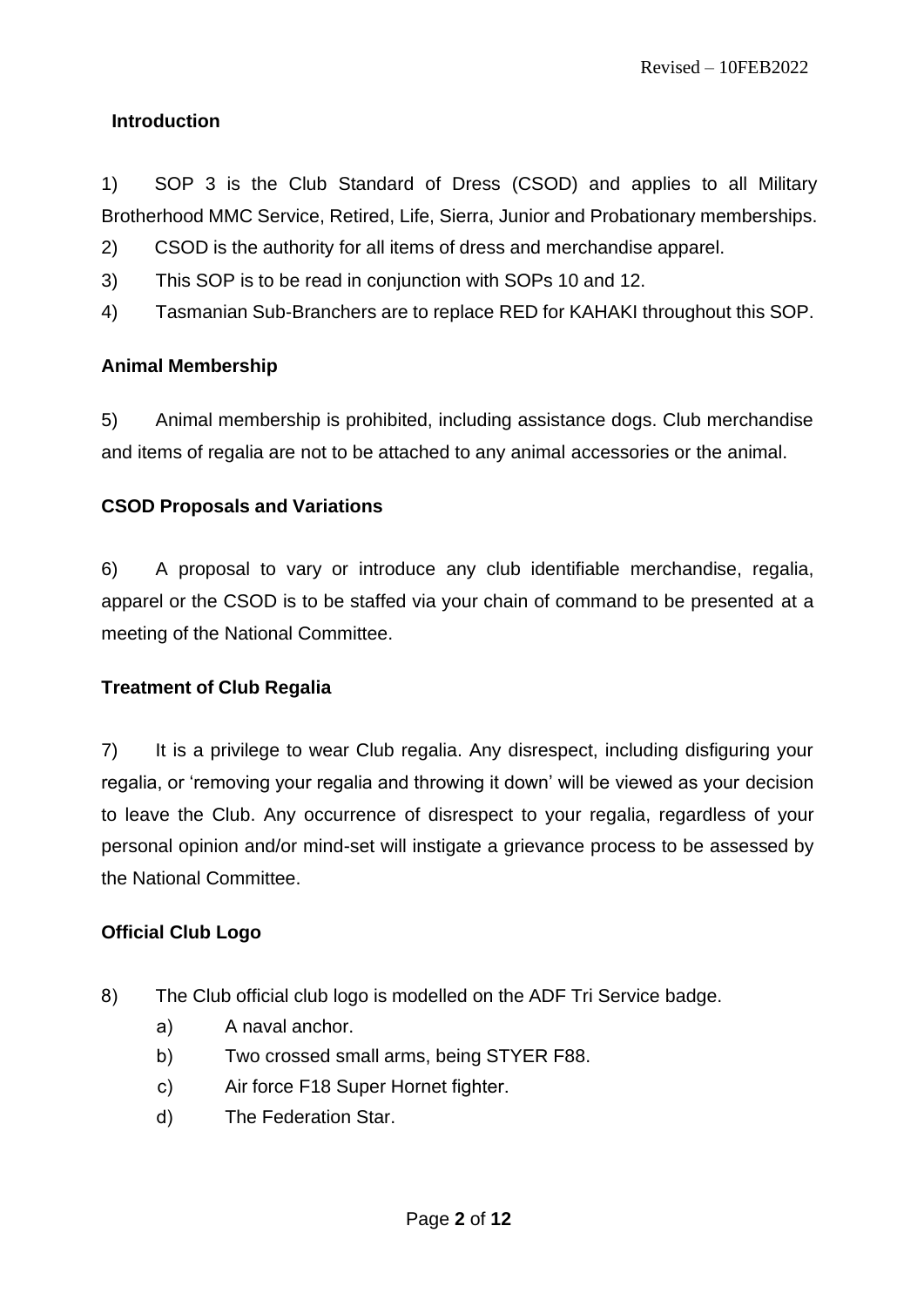

## <span id="page-2-0"></span>**Club Apparel / Equipment / Merchandise Logo**

9) The logo is modelled on the ADF Tri Service badge in red with black background.

10) Our colours are a black background with red writing and is to be used on all items of clothing.

- 11) The red logo has 4 parts:
	- a) a naval anchor,
	- b) two crossed STYER F88, small arms,
	- c) Air Force F18 Super Hornet fighter; and
	- d) The Federation Star.

12) The logo is represented below. The official artwork file is available via the chain of command from the National Committee to ensure the integrity of the Club's identity.

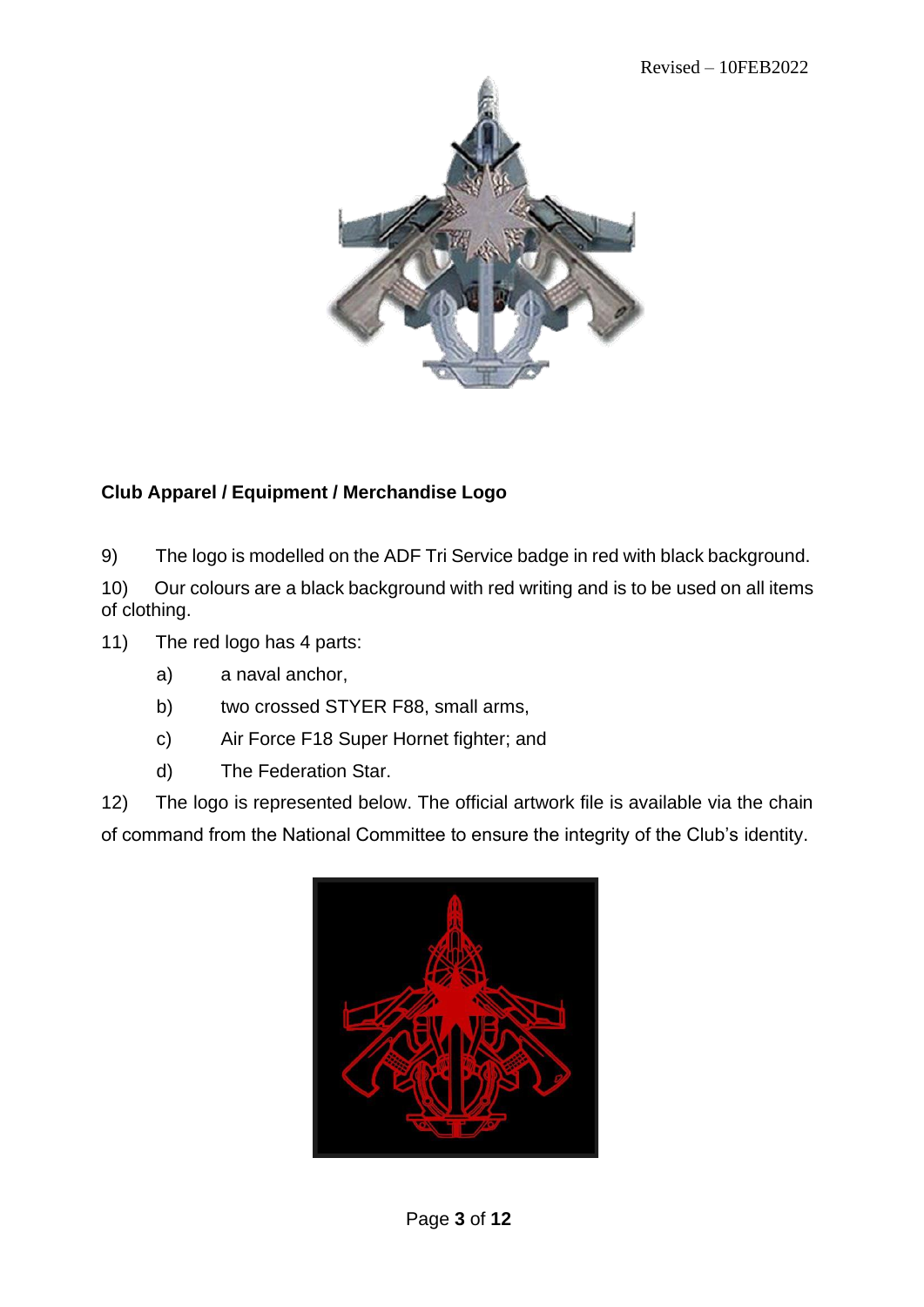## <span id="page-3-0"></span>**Wearing Your Vest**

13) Your Club Vest is prohibited to be worn inside any motor vehicle whether you are the driver or passenger.

14) Items not to be worn on your vest are:

a) Miniature medals.

b) Return for Active Service Badge (RAS).

c) AIRN, or any Navy/RAAF readiness badge equivalent.

d) Any accoutrements that have not been approved by the National Committee.

e) Any badge or patch that signifies current or former military rank.

15) You must wear your vest when attending general meetings, official club events, club runs and ceremonial activities (parades, marches, and funerals).

16) Your vest must not be worn unless you are wearing enclosed foot ware, full leg length pants (a skirt of appropriate length is an alternative option for female members), and a shirt or singlet under your vest.

## <span id="page-3-1"></span>**Club Dress Code**

17) When you wear your Vest, you are representing the Club and for unity the following must be observed:

a) It is preferred that your Club shirt as chosen from the approved apparel listing via your Sub-Branch QM is worn in conjunction with your Vest.

b) If non club items are to be worn, they must not have any offensive wording or logos.

c) Trousers which are blue, black or cam in colour must be worn. A black skirt of appropriate length is an alternative option for female members.

d) Protective shirts, jackets and safety equipment may be worn at any time with the preference being towards club colourings.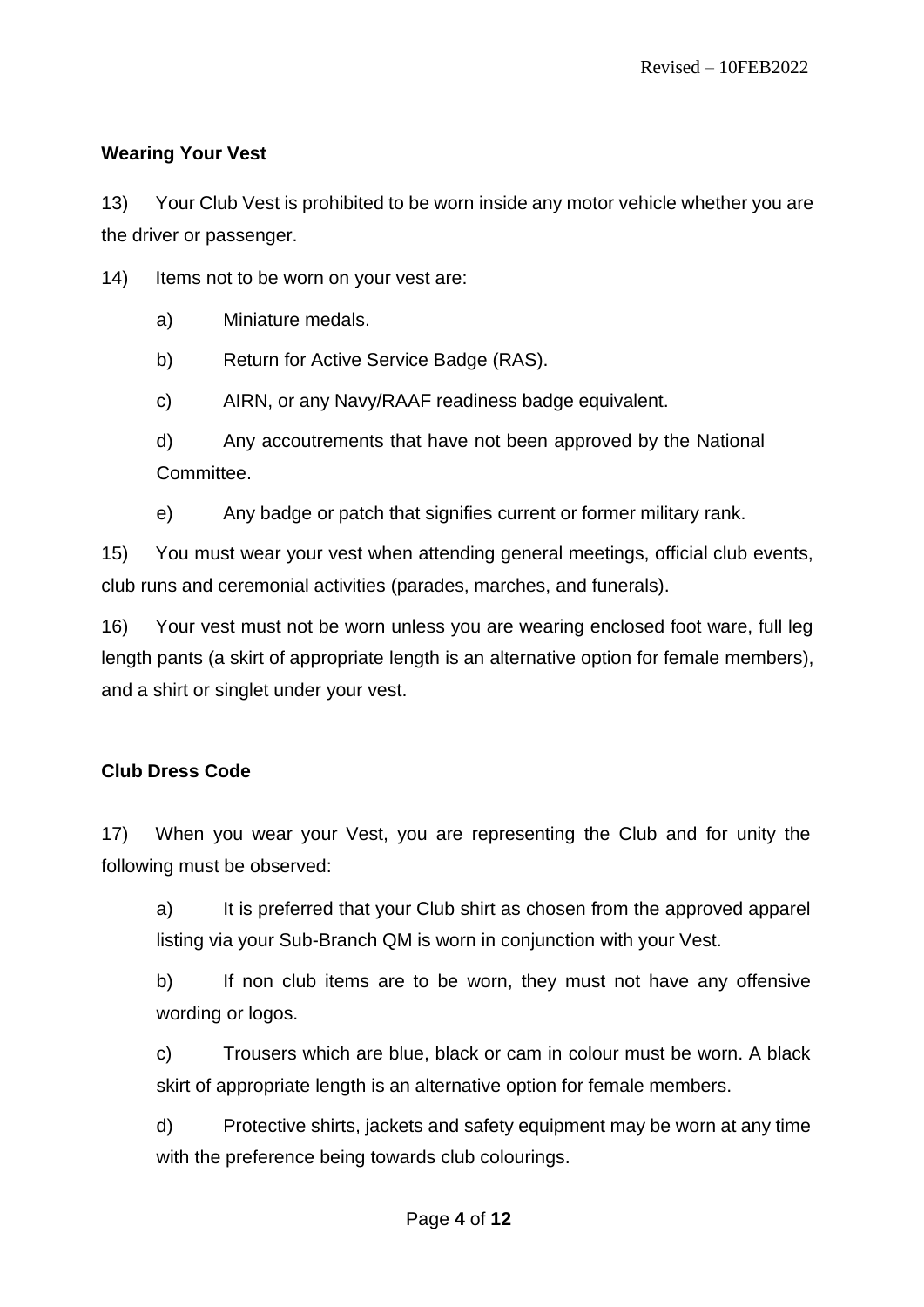e) Enclosed footwear must be worn when riding.

18) Merchandise and apparel for official club events, club runs and supporting activities require National Committee approval in writing before manufacture and distribution occurs.

19) Approved club supporters may have merchandise and apparel made available to them but must clearly state they are a Military Brotherhood Supporter. There is to be no reference or the use of the letters "MMC" anywhere on the merchandise or apparel.

#### <span id="page-4-0"></span>**Ceremonial Events/Funerals**

20) The dress for ceremonial activities is as follows;

a) Club Vest with full size medals, your Club shirt as chosen from the approved apparel listing or black long sleeve shirt with black or blue trousers.

b) Female members may wear a black skirt of appropriate length.

c) Enclosed footwear.

d) Wearing of Regalia, Medals, or any club clothing at funerals is to be approved by the deceased family.

#### <span id="page-4-1"></span>**Vest Format**

21) Club vest is to be Black or Brown.

22) Piping, lacing, and fasteners are to be red or black or a combination of both. Coupling devices which hold the front and sides of the vest closed may be metal and are of free design.

23) All future MB MMC run patches shall be red writing on a black background.

24) A combined total of four campaign, unit, qualification, corps or trade, military issued items may be worn however, the following criteria must be met:

a. Service and Sierra members who have served may wear a combined total of four patches on the right-hand side of the vest below the optional Country of Origin Patch and above the space allocated for supported run patches. The intent is to describe the service history of who the vest represents. The total of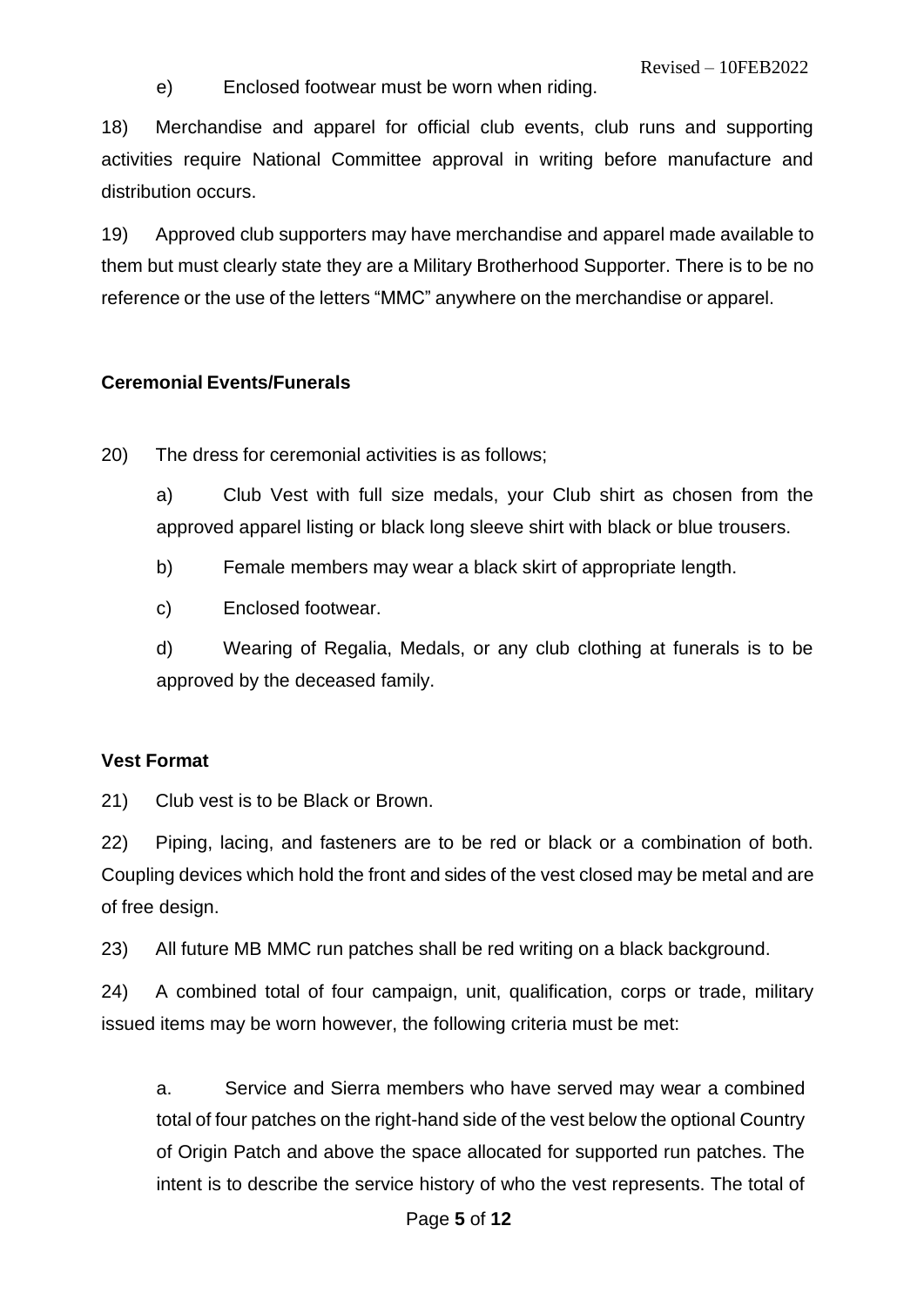four patches may include campaign, unit, qualification, corps or trade military issued items.

b. Sierra and Junior members who have not served are not permitted to wear patches of their family or friends' campaign, unit, qualification, corps or trade military issued items unless, with a successfully approved submission to the National Executive they may be permitted to wear deceased family members campaign / unit patch.

c. However, if a Sierra squad member who has not served in the ADF but was part of a Unit, Campaign or Deployment as a public servant, United Nations employee or Emergency Service Personnel, they may submit a request to the NAT EXEC for approval to wear the appropriate patch. Official evidence of this service must be provided with the application.

25) Representation of your country on the back of the vest is encouraged however, if it is not an approved ADF, Commonwealth or Allied Forces uniform material it is not to be worn.

#### <span id="page-5-0"></span>**Patches**

26) The following patches are to be sewn onto your vest, other fixing methods are not acceptable:

- a) AKA
- b) Breast patch
- c) The Task is Our patch
- d) ANF / country of service Flag
- e) Ensign patch
- f) Service crest
- g) Number plate
- h) ICB, ACB or service equivalent
- i) Ribbon Bars/ patch Refer SOP 10
- j) Location patch (patch is optional), a Sub-Branch choice of one only of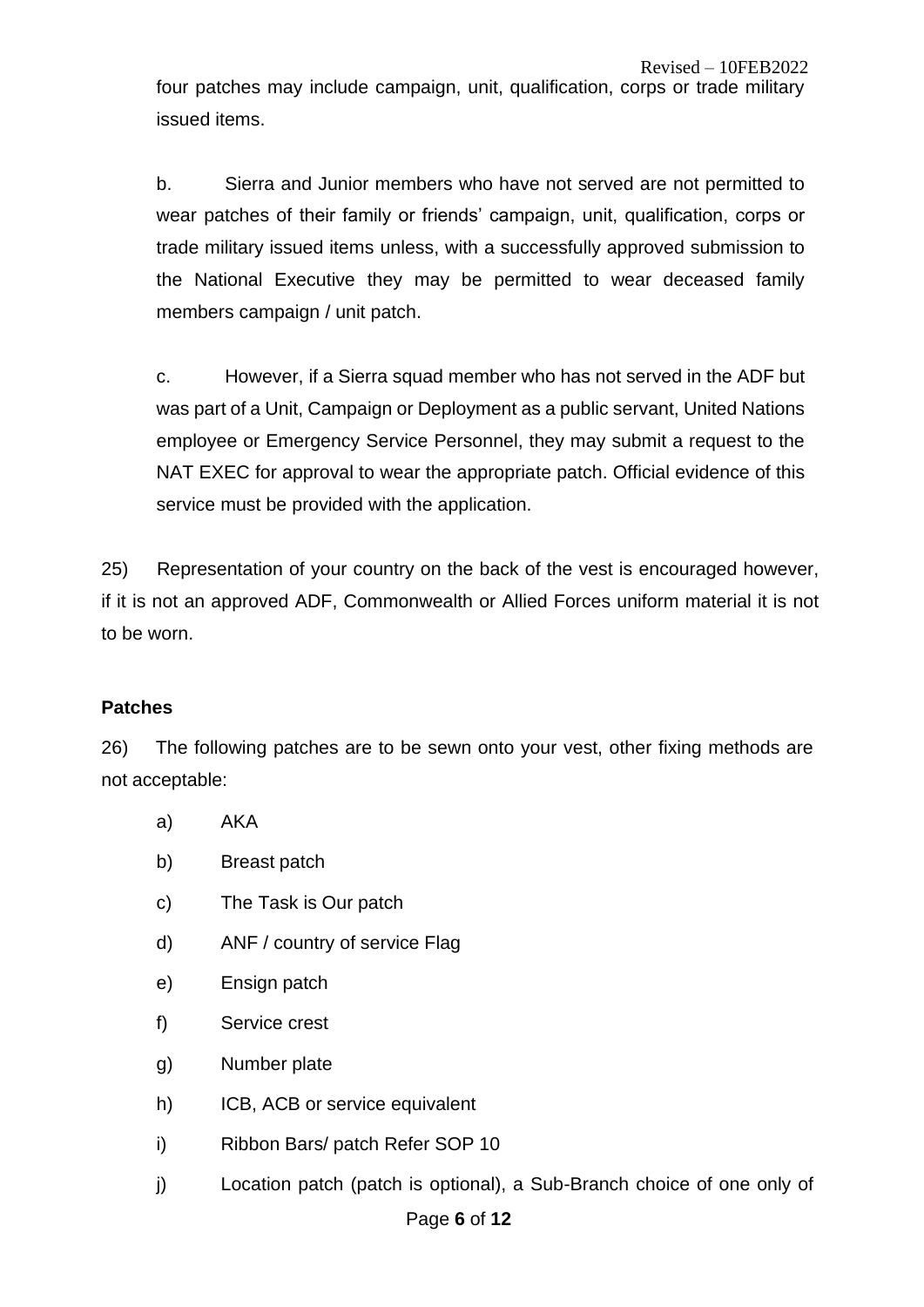i Written SB location, rectangular in shape, dimensions 25mm high x 90mm long. To be worn under the AKA patch.

ii Location design patch, rectangular in shape, no written text, dimensions 50mm high by 75mm long. To be worn either below or in place of the country-of-origin patch. (Design to be approved by the National Committee)

iii Circular location patch design, no written text, indicatively 60mm in diameter. To be worn either below or in place of the country-of-origin patch. (Design to be approved by the National Committee)

k) Run patches, (official on your left-hand side of vest and supported on your right-hand side)

l) Either a Memorial or Ode patch, not both (bottom right-hand side of vest beside Supported Run Patches).

m) Relations ribbons / patch, (only if the relative is deceased) Refer SOP 10

- n) Flag of Origin and Unit / Core / Approved patches
- o) Advocacy Patch, extra responsibility patch as per SOP 12

p) The top of the AKA patch on the right-hand side of the vest is to be in line with the top of the member's Service / Sierra patch on the left-hand side of the vest as displayed in figures 2, 4 and 5 of this document.

27) The following patches may be sewn or attached by other means but are not to be glued:

- a) Service Star Patch, and
- b) Executive Position Patch.

#### <span id="page-6-0"></span>**Back of Vest**

Page **7** of **12** 28) Service members may wear the cam or single colour material on the back of the vest that they wore during their service. Members may wear any derivative that superseded their version of chosen cam. For example, if an Ex-Navy member didn't wear the current cam pattern they are permitted to wear the newer version so they can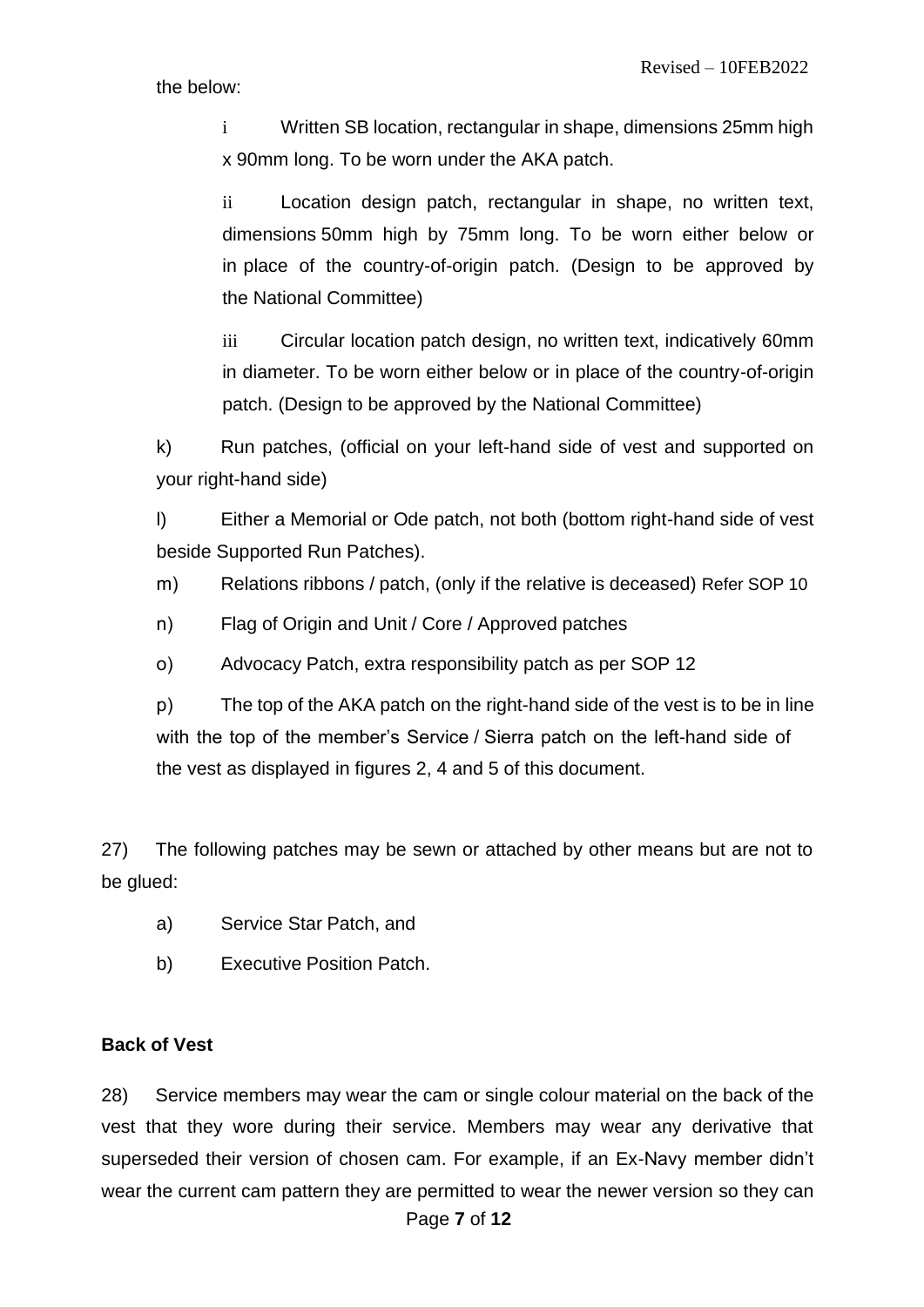be easily identified as Ex- Navy. Only one style is to be worn.

#### <span id="page-7-0"></span>**Mandatory Regalia**

29) The following shall be worn on every member vest once entitled:

- a) Breast Patch,
- b) The task is Ours patch,

c) Founding members patch if applicable and be the same size as the task is ours and be laid out in three lines.

- i the first line to be "Sub-Branch Founder"
- ii the second line. "Sub-Branch Name" and
- iii the third line to be the Year.

d) AKA patch, Executive Position (if applicable), Advocacy patch (if applicable), extra responsibility patch, refer to SOP 12.

- e) Years of service patch,
- f) ANF meeting the following criteria:

i. Service Members and Sierra Members who have served can wear the ANF, Navy Ensign, RAAF Ensign, or the allied country they served with including a DPCU variant. Those that have deployed may wear the ADF variant for that deployment if they wish. But only one is to be worn.

ii. Sierra Members and Junior Members are only to wear the normal ANF.

g) Number plate (if state/territory permitted),

h) ICB, ACB or service equivalent may be worn above the members ribbons, and

i) Ribbon Bars/ patch to be worn IAW members countries Military Honours and Awards System. Refer SOP 10

#### <span id="page-7-1"></span>**Optional Regalia:**

30) The following may be worn on members vest once entitled:

a) Service crest – Army, Navy or Air Force (only one option to be worn and no rate/corps or muster permitted),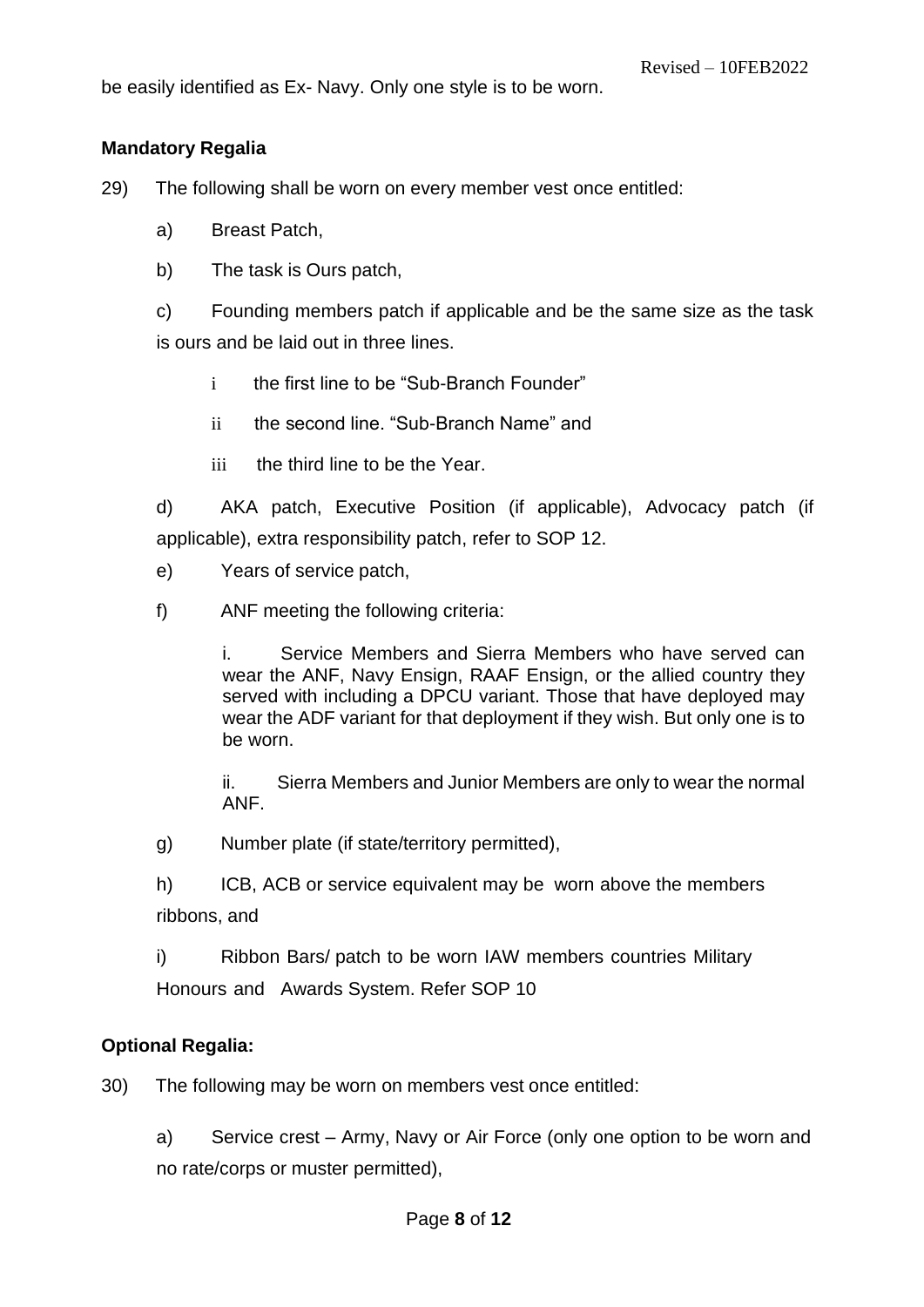b) Location Patch as and if agreed by the sub-branch as a whole. (Refer to para 26, J of this document for acceptable options)

c) Run patches, (refer to para 26, K)

- d) Memorial patches, (refer to para 26, L and para 30 K)
- e) Dog tag,
- f) Personally, awarded Unit citations,
- g) Individual Commendations,

h) Deceased Relative Ribbon Bars and/or the members individually awarded State Medals,

i) Country of origin and

j) Maximum combination of 4 approved military unit, campaign, corps, qualification, or trade patches (Service Members only for corps, qualification and trade patches).

k) A choice of either a Memorial Patch or relevant Service Ode Patch that is no greater than 75mm x 75mm in size, with all newly produced items being red writing (including graphic) on a black background.



## <span id="page-8-0"></span>**Service Members Vest**

31) A Service Members Vest shall be set out IAW Figure 2 below and SOP 12:

**Figure 2**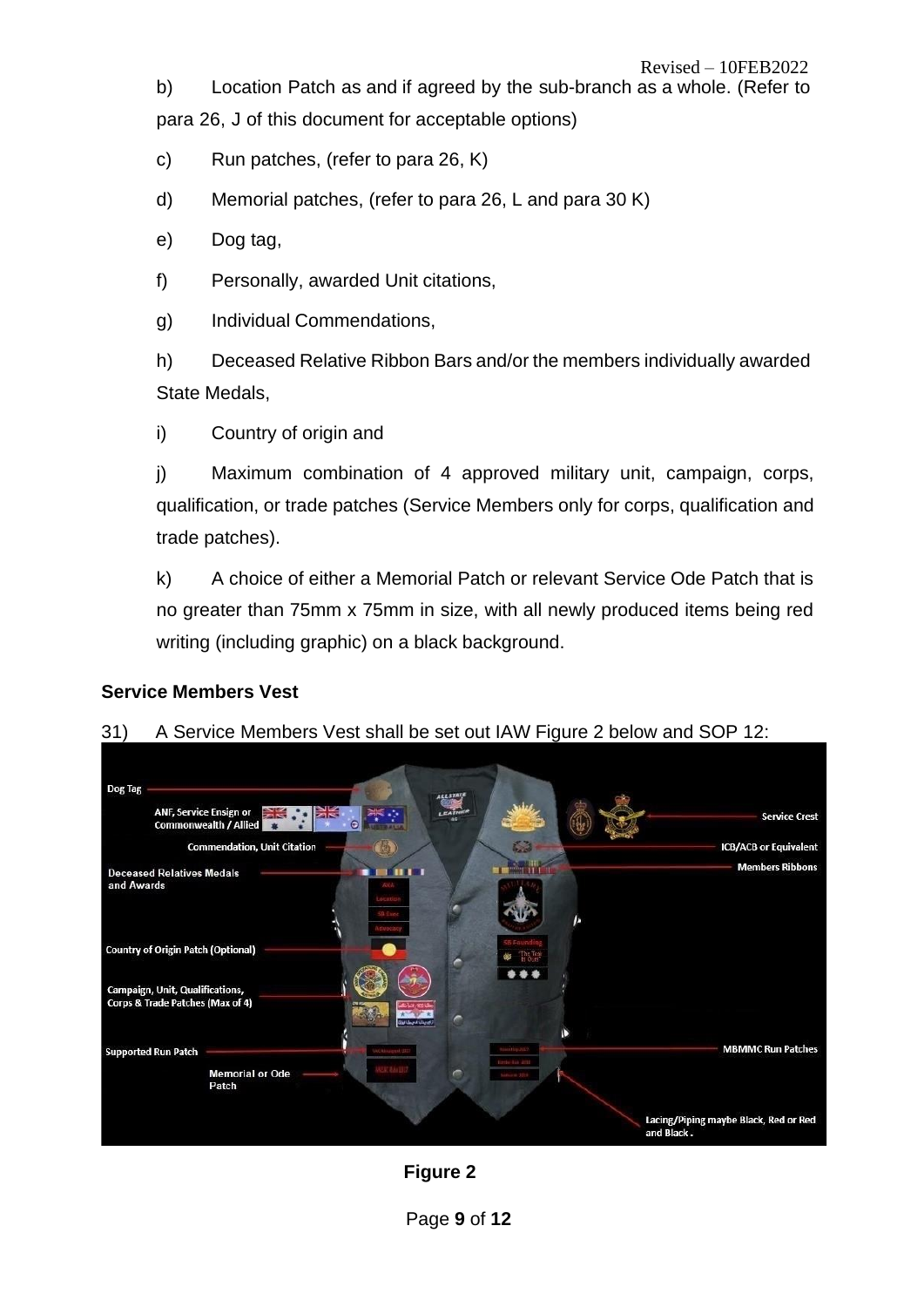32) Only Service Members and Sierra members with service history are permitted to wear cam or single colour material on the back of their vest. Examples - Figure 3

33) The cam/ single colour material is to cover the entire back of the vest, from the middle top of the shoulder to the bottom of the vest as depicted below in figure 3.



**Figure 3**

34) Service Members will wear the Number Plate after the completion of their probation period and have been endorsed by their Sub-Branch.

35) Only Sierra Squad members with approved military service may wear the Cam or single colour material on the back of their Vest.

36) A member who has approved military service and does not qualify for full service membership must refer to Figure 2 for the format of their vest. The Sierra Breast plate is to be worn until such time that service membership is gained.

37) If a member who has approved military service completes their probation period and is endorsed by their Sub-Branch however, does not qualify for full service membership,can wear the number plate as per an endorsed Sierra Member.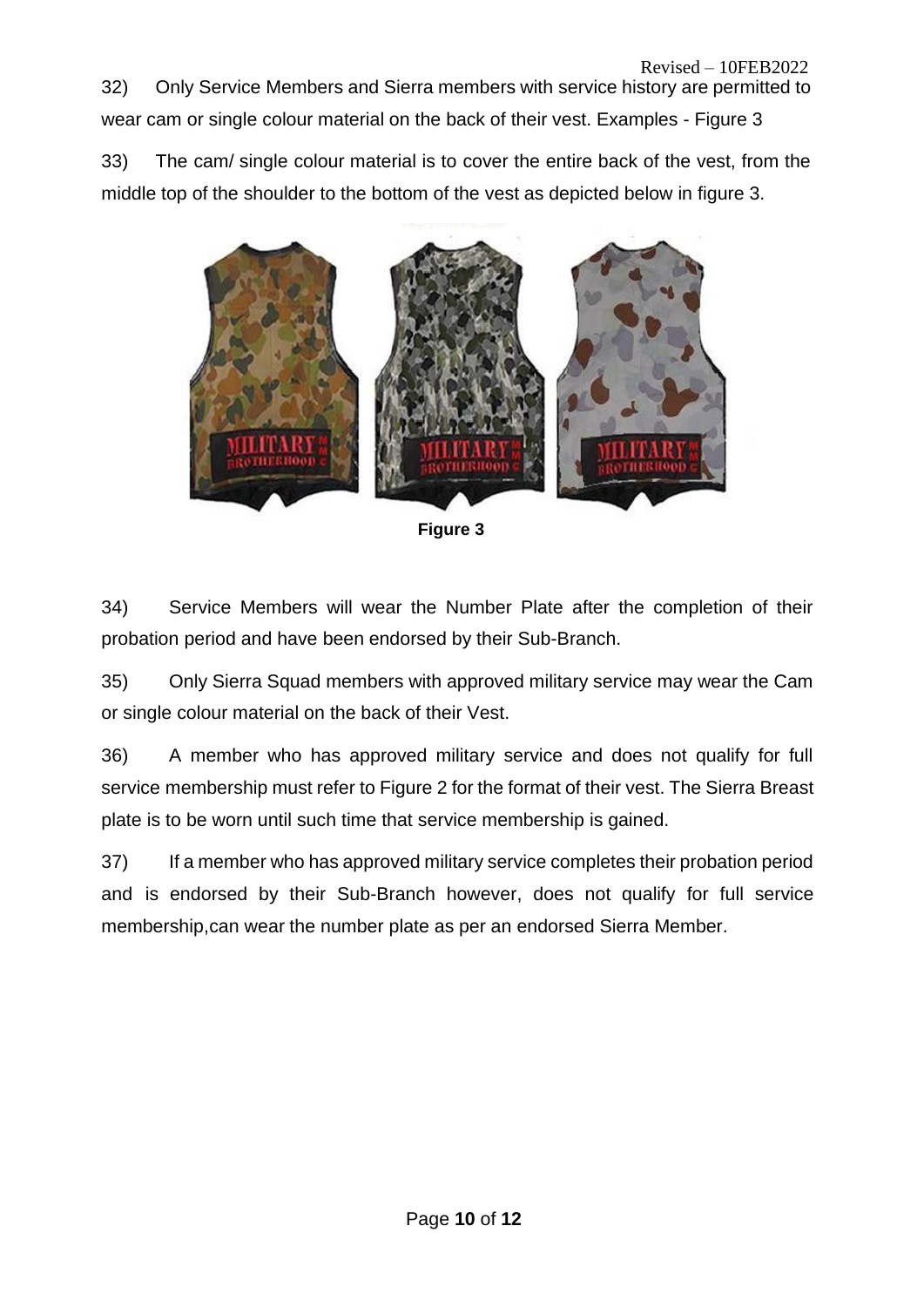## <span id="page-10-0"></span>**Sierra Squad Members Vest**

38) Sierra Members will wear the Number Plate after the completion of their probation period and have been endorsed by their Sub-Branch.

39) Only Sierra Squad members with approved military service may wear the Cam/ single colour material on the back of their Vest.

40) Sierra Squad Members vest shall be set out IAW Figure 4 below:



**Figure 4**